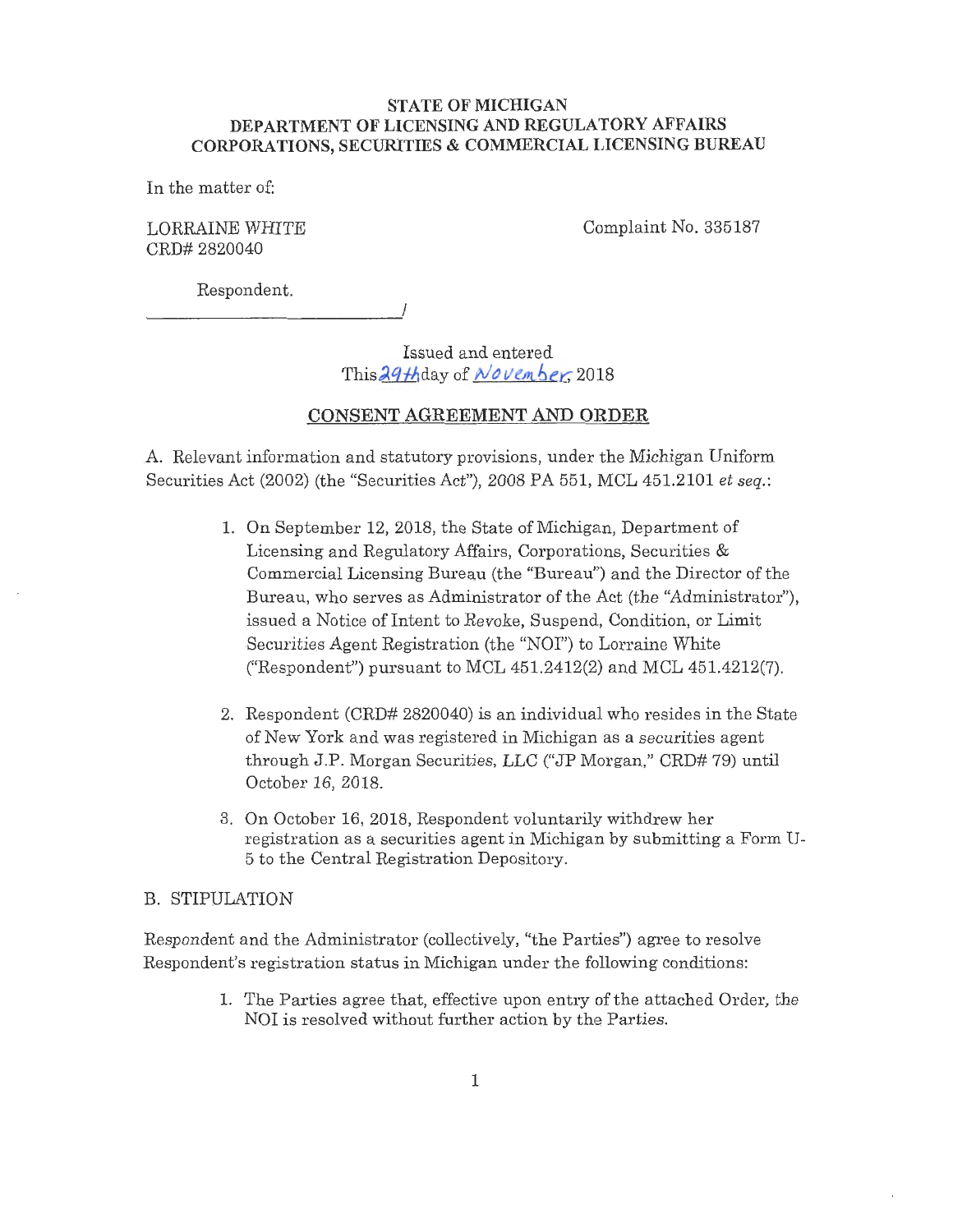Lorraine White Consent Order Agency No. 335187 Page 2 of 5

- 2. Following entry of the attached Order, the Bureau will file a Form U6 reflecting the Parties' resolution of the NOI under this Consent Order. This Consent Order is a public record required to be published and made available to the public, consistent with section 11 of the Michigan Freedom of Information Act, MCL 15.241. The Bureau currently publishes copies of orders issued under the Act to the Bureau's website.
- 3. Respondent agrees to comply with the Securities Act in connection with all future conduct and activities, including but not limited to, ensuring that she is registered or exempt before effecting any further securities transactions in Michigan and ensuring that any securities she offers or sells in Michigan are registered or exempt.
- 4. The Parties agree that the Administrator is permitted to use any of the facts set out in the NOI if and when considering future applications for registration by Respondent, and Respondent agrees to waive any assertion or claim under MCL  $451.2412(9)$ , which would otherwise bar the Administrator from consideration of such facts in making her determination.
- 5. Respondent agrees to comply with any reasonable investigative demands made by the Bureau in the future for purposes of ensuring compliance with this Consent Order or the Securities Act.
- 6. The Parties acknowledge and agree that the Administrator retains the tight to pursue any action or proceeding permitted by law to enforce the provisions of this Consent Order, and that failure to comply with this Consent Order may result in the reinstitution of the NOI, pending any other action the Administrator chooses to take as a result of Respondent's failure to comply.
- 7. Respondent acknowledges and agrees that: (a) the Administrator has jurisdiction and authority to enter this Administrative Consent Order; (b) the Administrator may enter this Administrative Consent Order without any further notice to Respondent; and (c) upon entry of this Administrative Consent Order, it is final and binding, and Respondent waives any right to a hearing or appeal of this Administrative Consent Order and the NOI under the Securities Act, the rules promulgated under the Securities Act or the predecessor Act, the Administrative Procedures Act of 1969, 1969 PA 306, MCL 24.201 *et seq.,* or other applicable law.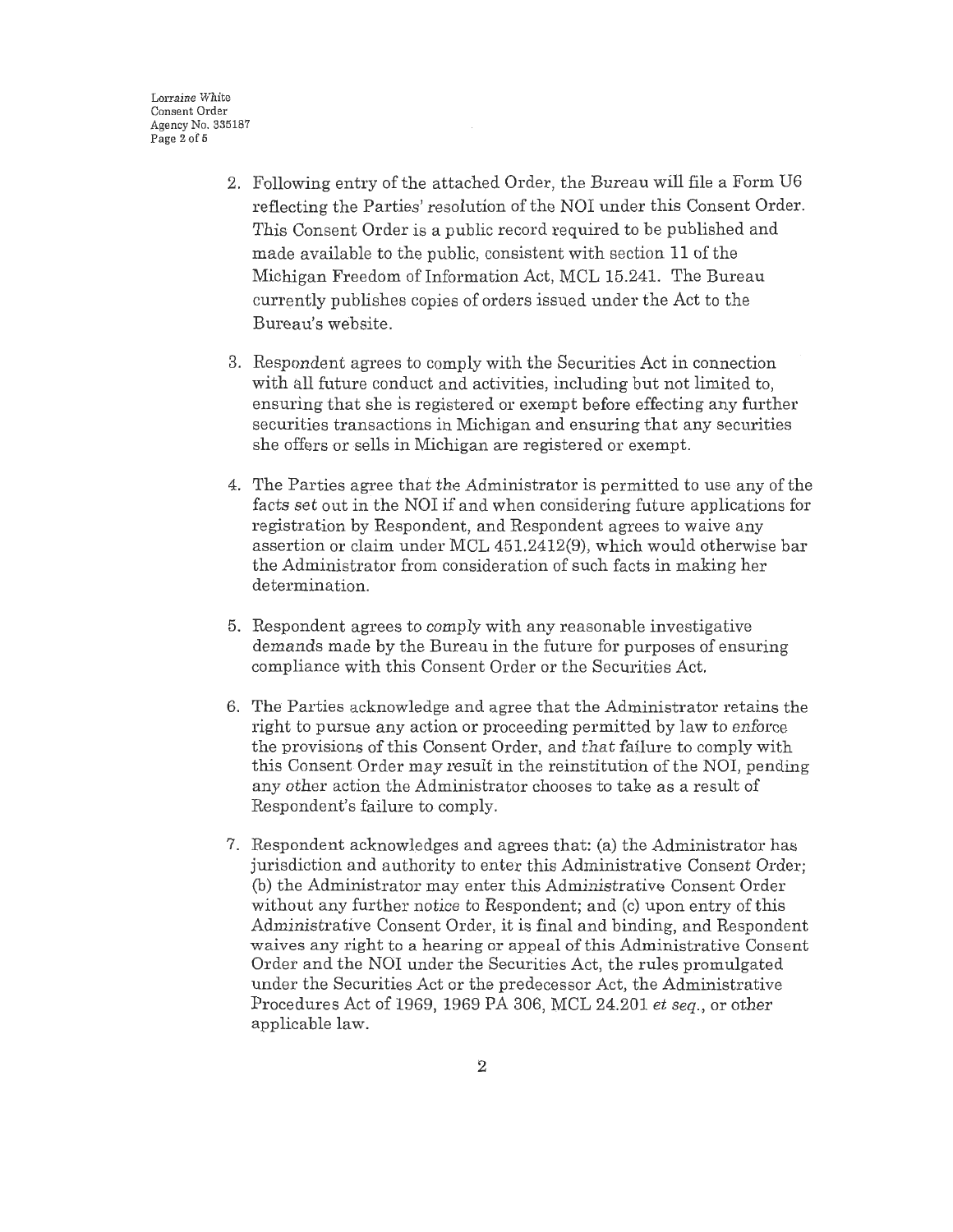Lorraine White Consent Order Agency No. 335187 Page 3 of 6

- 8. The Parties acknowledge and agree that this Stipulation and Order contains the entire understanding of the Parties and supersedes and forever terminates all prior and contemporaneous representations, promises, agreements, understandings, and negotiations, whether oral or written, with respect to its subject matter. The Parties further agree that this Stipulation and Order may only be amended, modified, or supplemented by a duly executed writing signed by each party and approved by Order of the Administrator.
- 9. The Parties understand and agree that this Consent Order will be presented to the Administrator for her final approval as evidenced by its entry, and that the Administrator may, in her sole discretion, decide to accept or reject this Consent Order. If the Administrator accepts this Consent Order by entering it, this Consent Order becomes fully effective and binding. If the Administrator rejects this Consent Order by refusing to enter it, the Parties waive any objection to submitting the Hearing Request for adjudication through a formal administrative proceeding and the Administrator remaining the final decisionmaker at the conclusion of that proceeding.
- 10. The Parties acknowledge and represent that: (a) each party has read this Stipulation and Order in its entirety and fully understands all of its terms, conditions, ramifications, and consequences; (b) each party unconditionally consents to the terms of this Stipulation and Order; (c) each party has consulted with or had ample opportunity to consult with legal counsel of his, her, or its choosing prior to executing this Stipulation; (d) each party has freely and voluntarily signed this Stipulation; and (e) the consideration received by each party as described in this Stipulation and Order is adequate.
- 11. The Parties agree that they may execute this Stipulation in any number of counterparts, each of which shall be deemed an original hereof, but which together shall constitute one and the same instrument and agreement, and that facsimile or electronicallytransmitted signatures may be attached to this Stipulation and shall be binding on such party as an original signature.
- 12. The Parties agree that facsimile or electronically-transmitted signatures may be submitted in connection with this Consent Order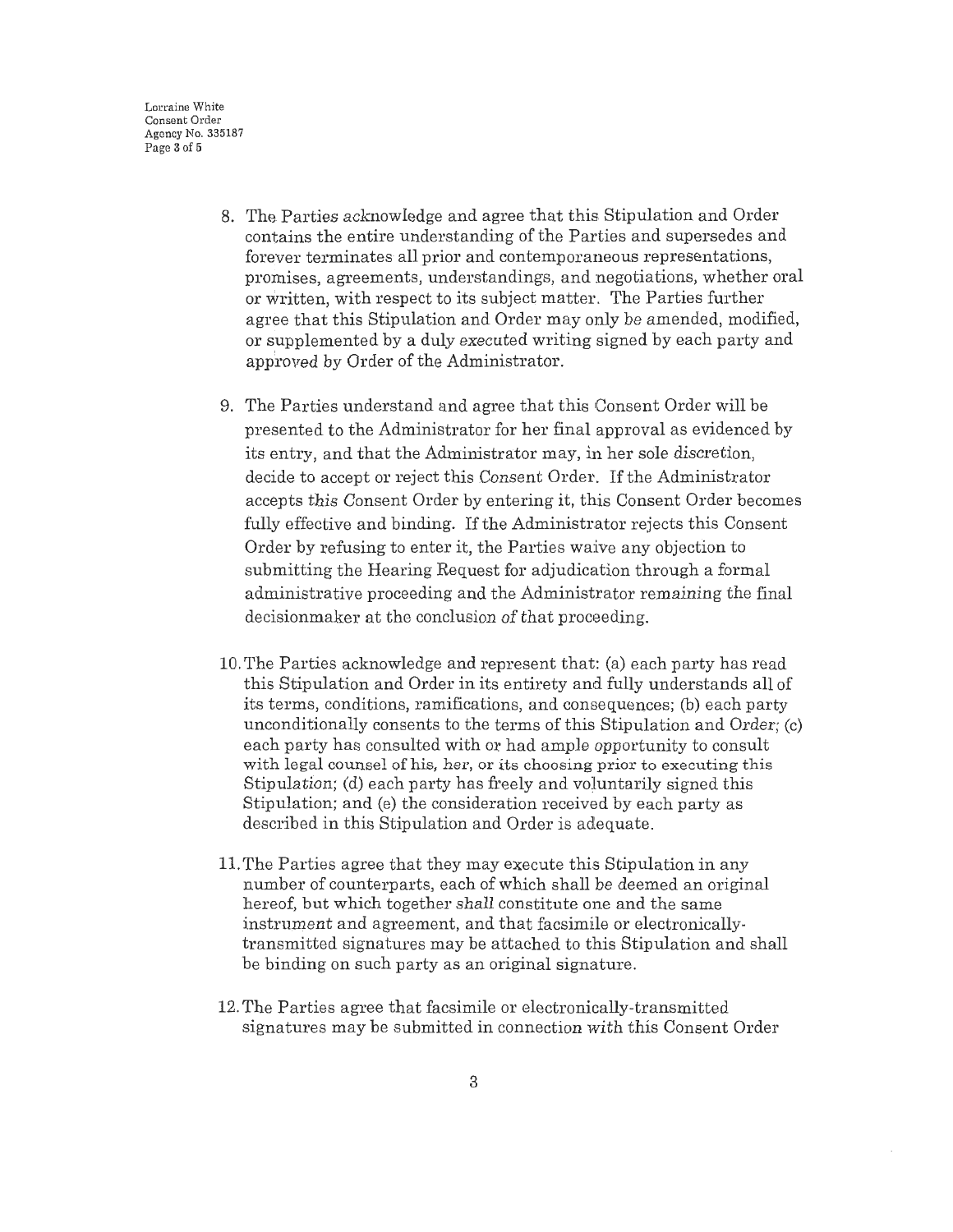and are binding on that party to the same extent as an original signature.

13. The signatories to this Stipulation below represent and warrant that they have the legal capacity and authority to enter into this Stipulation on behalf of the named Parties and to bind the named Parties to the terms and conditions contained herein.

Through their signatures, the Parties agree to the above terms and conditions.

Signed:  $A \cup A$ orraine White (Respondent)

Dated:  $1/-5-208$ Dated: 11/26/18

Acknowledged and Reviewed by:

Signed:

Supervisory Manager J.P. Morgan Securities, LLC

Approved by:

Signed:

Timothy L. Teague Securities & Audit Division Director Corporations, Securities & Commercial Licensing Bureau

Dated: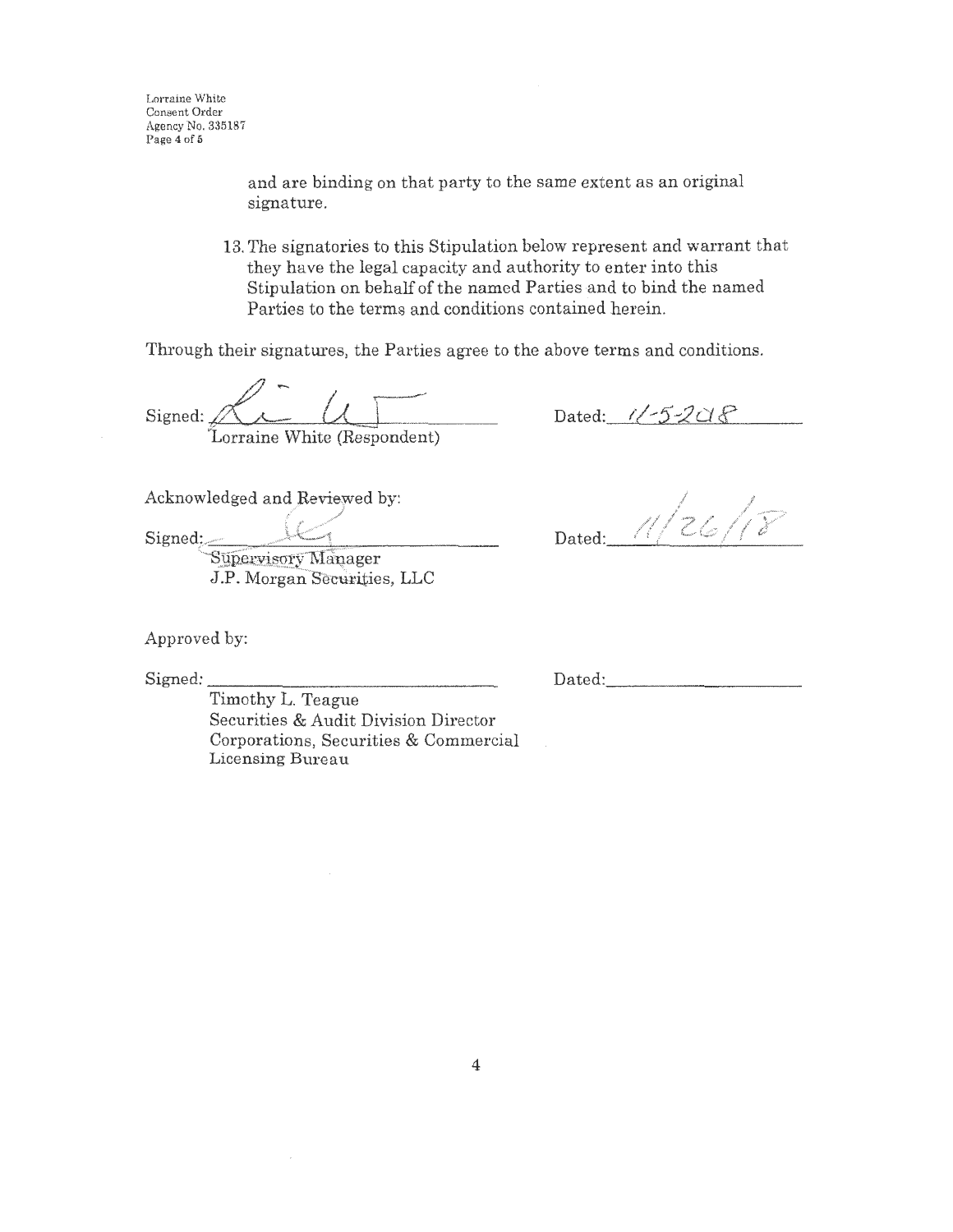of the named Parties and to bind the named Parties to the terms and conditions contained herein.

Through their signatures, the Bureau, Respondent, and JP MORGAN agree to comply to the above terms and conditions.

| Dated:         | Signed: | Lorraine White, Respondent                                |
|----------------|---------|-----------------------------------------------------------|
| Dated:         | Signed: | Name, Chief Compliance Officer<br>JP Morgan Services, LLC |
| Approved by:   |         |                                                           |
| Dated: $127.8$ | Signed: | inothy <u>L. Ieague</u>                                   |

Timoth L. Teague  $V$ Securities & Audit Division Director Corporations, Securities & Commercial Licensing Bureau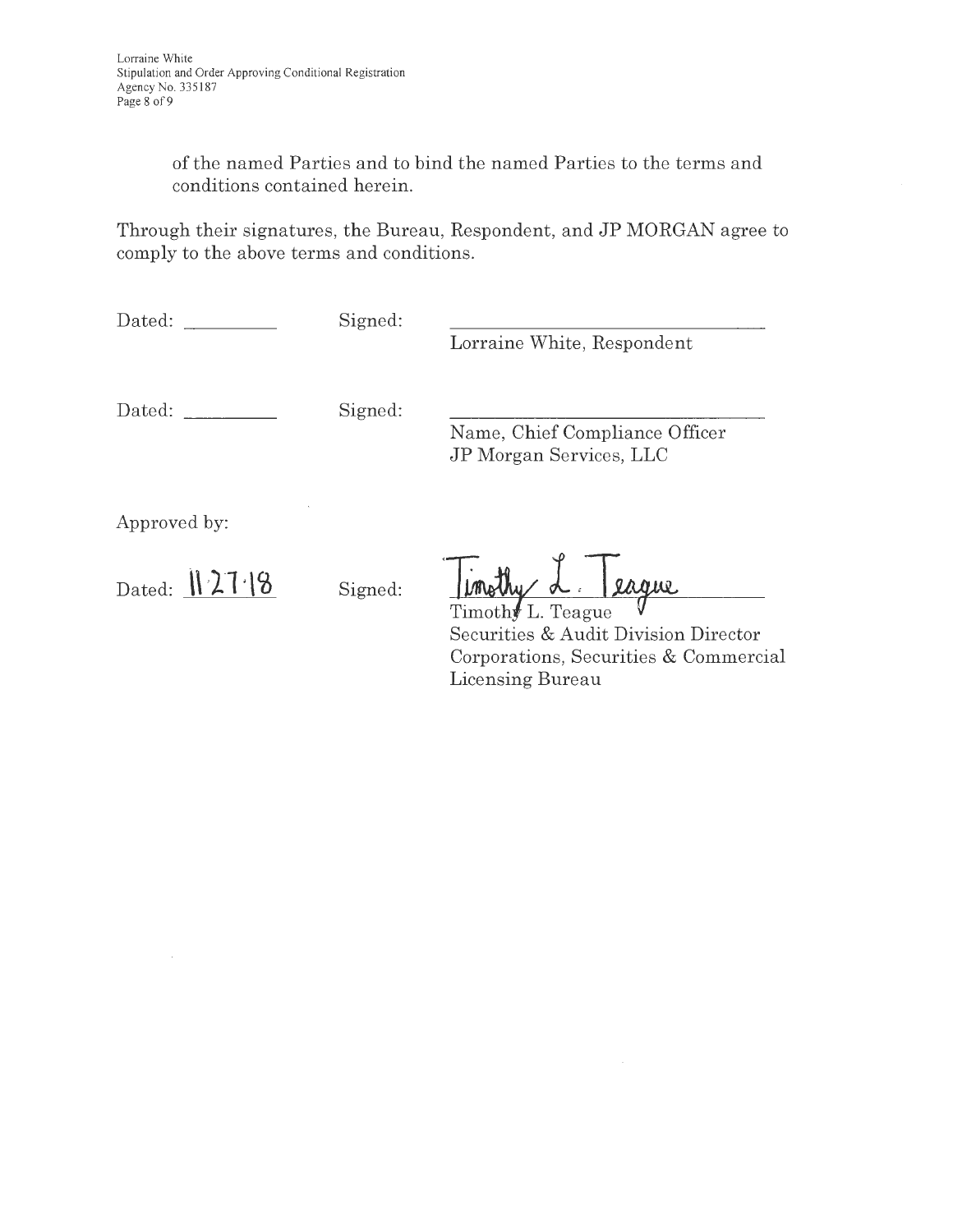Lorraine White Consent Order Agency No. 335187 Page **5** of **5** 

C. ORDER

The Administrator NOW, THEREFORE, ORDERS:

THE TERMS AND CONDITIONS IN THIS CONSENT ORDER ARE BINDING AND EFFECTIVE, IN ACCORD WITH THE FULLY EXECUTED STIPULATION CONTAINED HEREIN.

 $By:$ Julia Dale, Administrator and Director Corporations, Securities & Commercial Licensing Bureau

 $\cdot$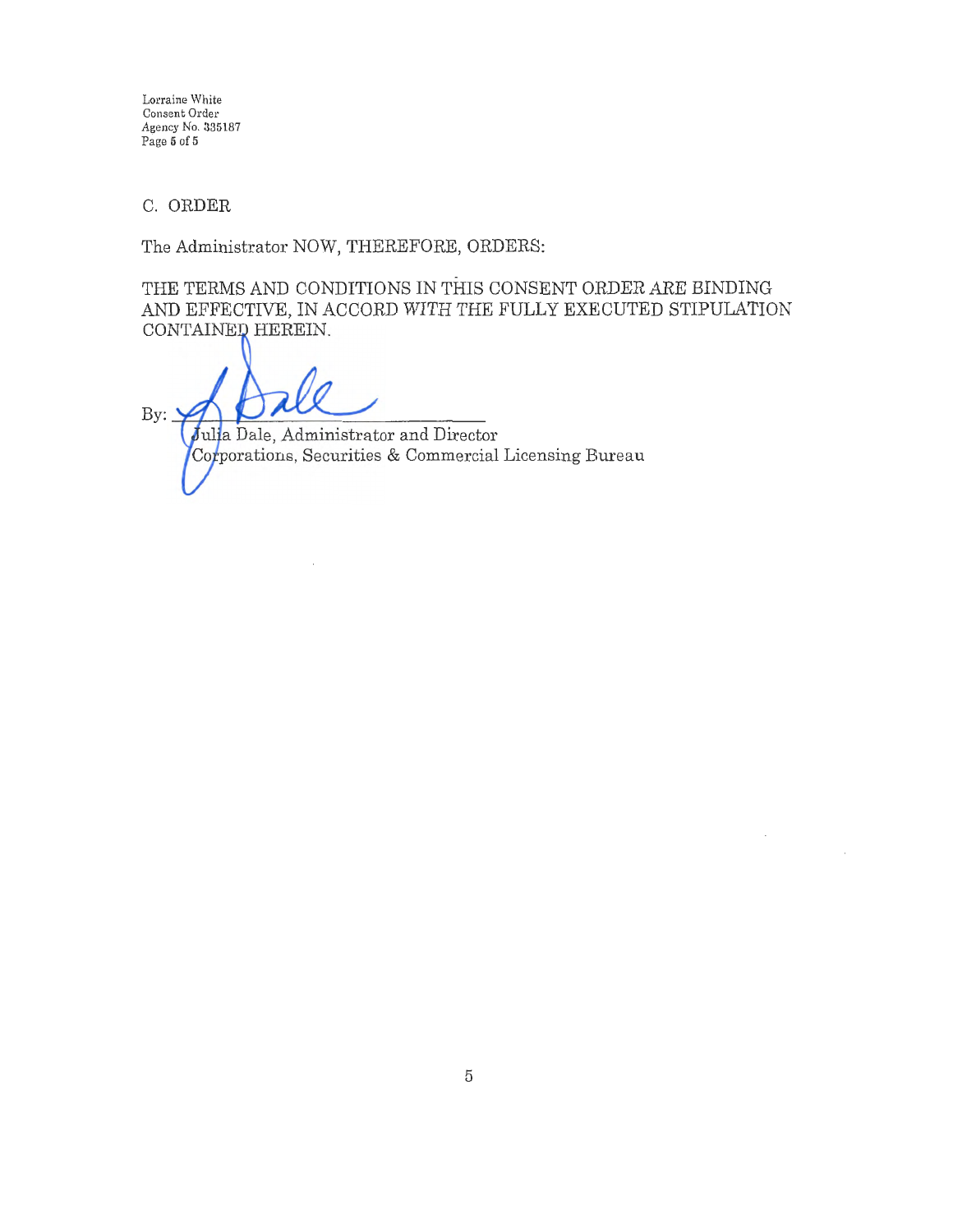## **STATE OF MICHIGAN DEPARTMENT OF LICENSING AND REGULATORY AFFAIRS CORPORATIONS, SECURITIES & COMMERCIAL LICENSING BUREAU**

In the matter of:

Agency No. 335187

LORRAINE WHITE CRD# 2820040

Respondent.

--------- I - - -  $\frac{1}{2}$  $T_{\text{max}}$  day of  $\frac{S}{S}$   $\frac{1}{2018}$ ,  $2018$ 

# **NOTICE OF INTENT TO REVOKE, SUSPEND, CONDITION, OR LIMIT SECURITIES AGENT REGISTRATION**

# **I. RELEVANT FACTS AND APPLICABLE LAW.**

Relevant information and statutory provisions, under the Michigan Uniform Securities Act (2002), 2008 PA 551, as amended, MCL 451.2101 *et seq* (the "Securities Act"):

- 1. Lorraine White (CRD#2820040) is an individual who resides in the State of New York. Respondent is presently registered in Michigan as a securities agent through JP Morgan Securities, LLC ("JP Morgan", CRD#79).
- 2. The Corporations, Securities & Commercial Licensing Bureau ("the Bureau") within the Department of Licensing and Regulatory Affairs began an investigation of Respondent's activities in the securities industry after a routine review of disclosures on the Central Registration Depository ("CRD") revealed that Respondent was the subject of a civil judgment.
- 3. The Bureau requested, and Respondent provided a personal balance sheet in the course of the investigation. The balance sheet submitted by Respondent showed that her liabilities exceed her assets. The Administrator finds that Respondent is insolvent because her liabilities exceed her assets.
- 4. The Director of the Bureau ("Administrator") has reviewed materials relating to Respondent's financial condition as it relates to her registration as a securities agent under the Securities Act. The Administrator has determined that it is authorized, appropriate, and in the public interest to revoke, suspend, condition, or limit Respondent's securities agent registration.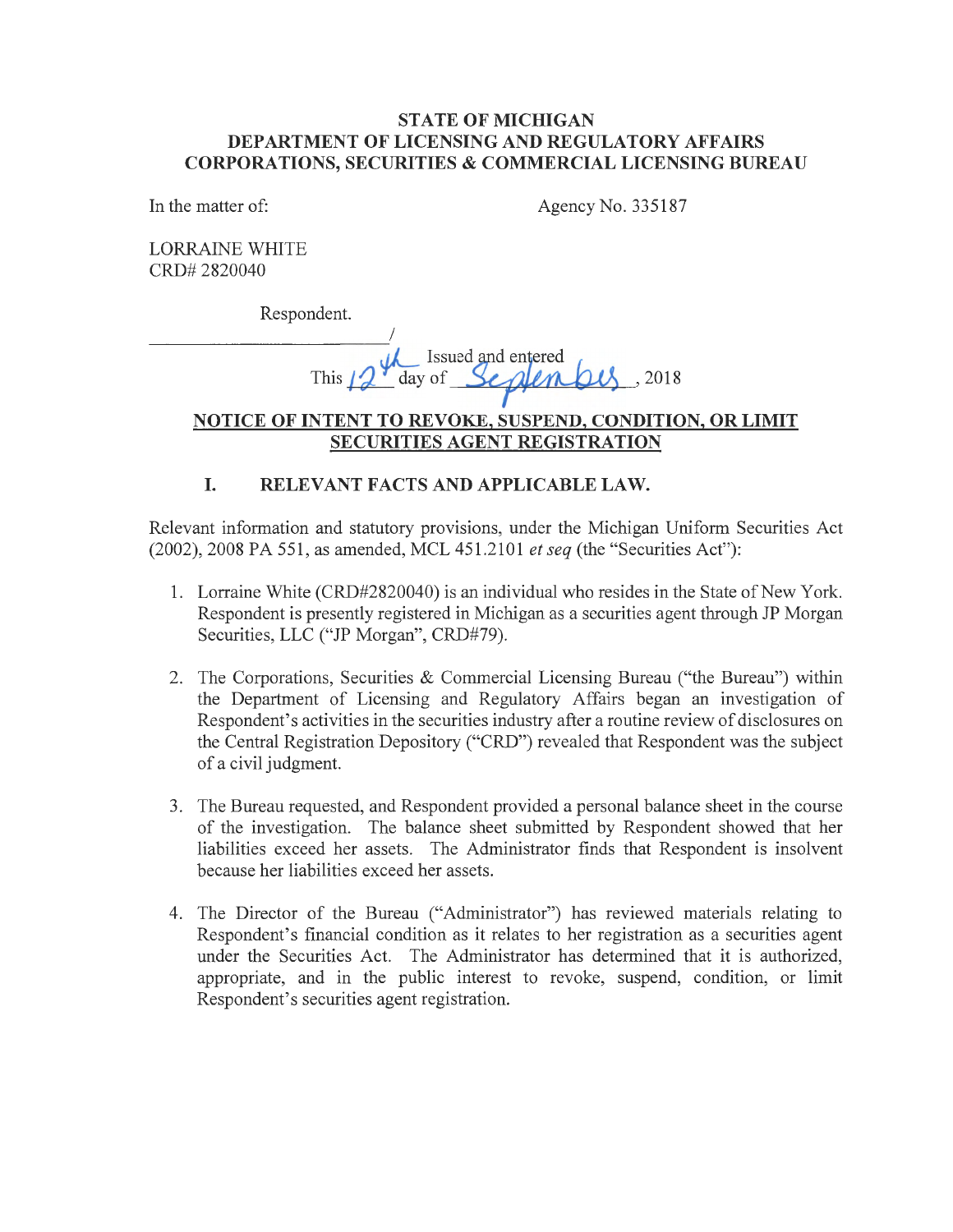5. Section 412(2) of the Securities Act, MCL 451.2412(2), states in relevant part:

If the administrator finds that the order is in the public interest and subsection (4) authorizes the action, an order under this act may revoke, suspend, condition, or limit the registration of a registrant and if the registrant is a broker-dealer or investment adviser, of a partner, officer, director, or a person having a similar status or performing similar functions, or a person directly or indirectly in control of the broker-dealer or investment adviser. ..

6. Section 412(4) of the Securities Act, MCL 451.2412(4) states in relevant part:

 $(4)$  A person may be disciplined under subsections  $(1)$  to  $(3)$  if any of the following apply to the person:

\*\*\*

(g) The person is insolvent, either because the person's liabilities exceed the person's assets or because the person cannot meet the person's obligations as they mature. The administrator shall not enter an order against an applicant or registrant under this subdivision without a finding of insolvency as to the applicant or registrant...

7. Section 412(7) of the Securities Act, MCL 451.2412(7), states:

(7) Except under subsection ( 6), an order shall not be issued under this section unless all of the following have occurred:

- (a) Appropriate notice has been given to the applicant or registrant.
- (b) Opportunity for hearing has been given to the applicant or registrant.
- ( c) Findings of fact and conclusions of law have been made on the record pursuant to the administrative procedures act of 1969, 1969 PA 306, MCL 24.201 to 24.328.
- 8. The Administrator may revoke, suspend, condition, or limit Respondent's securities agent registration pursuant to section 412(2) of the Securities Act, MCL 451.2412(2), because it is in the public interest, and because:
	- A. Respondent is insolvent because her liabilities exceed her assets, giving the Administrator cause to issue an order under sections  $412(2)$  and  $412(4)(g)$  of the Securities Act, MCL 451.2412(2) and MCL 451.2412(4)(g).